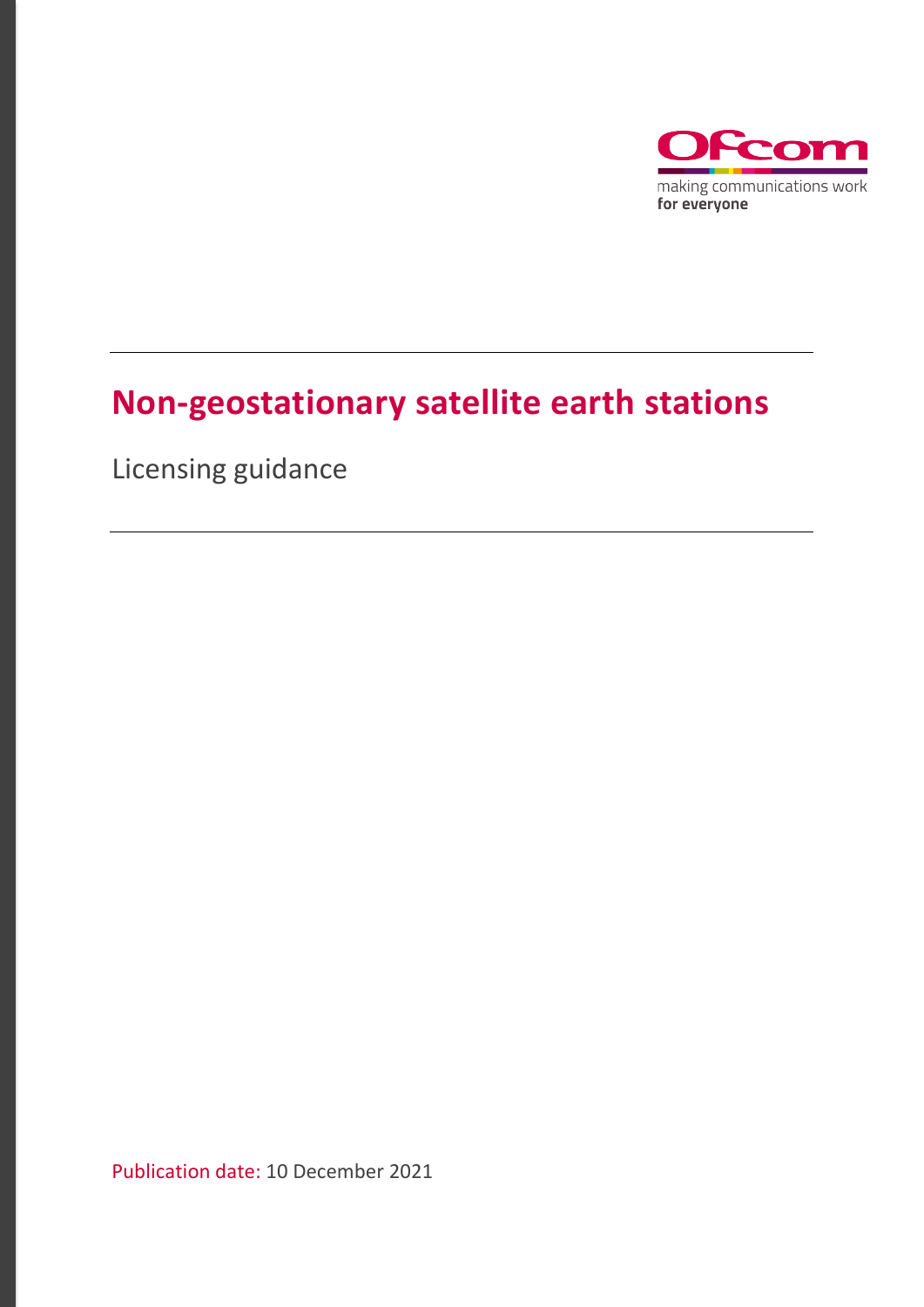# **Contents**

# **Section**

| 1. Overview                           | 1  |
|---------------------------------------|----|
| 2. Licensing process                  | 6  |
| 3. Licence conditions                 | 13 |
| 4. Additional obligations and support | 17 |
| 5. Contact details                    | 19 |
| 6. Document history                   |    |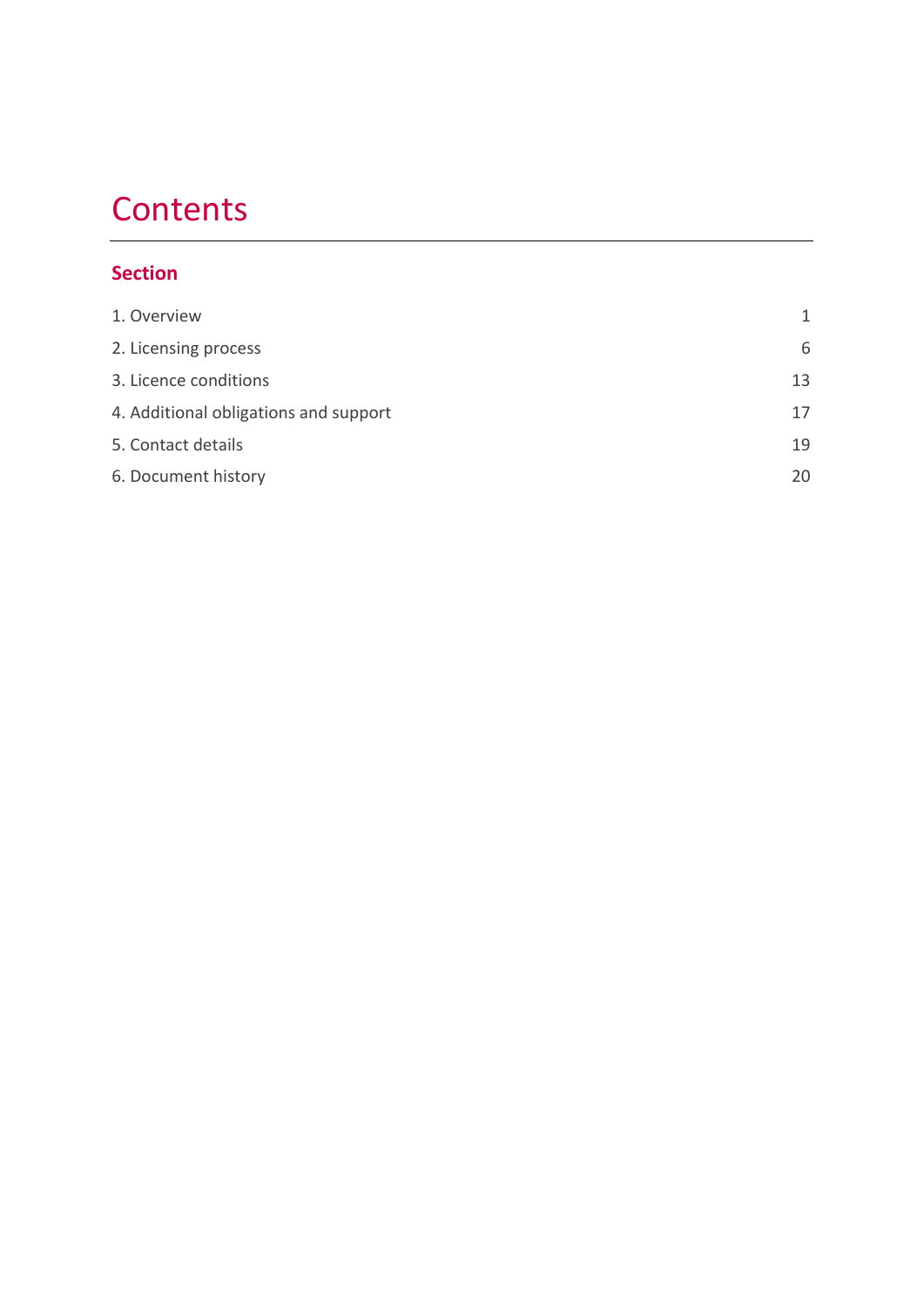# <span id="page-2-0"></span>1. Overview

- 1.1 One of our major priorities is getting everyone connected. The deployment of satellite broadband systems operating in non-geostationary satellite orbit (NGSO) could enable people and businesses in the UK to access a range of high capacity services, including home broadband, Wi-Fi onboard aircraft, ships and trains; backhaul for mobile phone services and Internet of Things for enterprises. NGSO satellite services could be particularly beneficial in remote areas which do not have reliable mobile or fixed broadband.
- 1.2 These NGSO systems are technically more complex than earlier satellite broadband systems as they use many hundreds, if not thousands, of satellites orbiting the Earth. Satellite dishes on the ground need to track these satellites as they move across the sky, unlike other satellite networks where the dishes are fixed pointing at a single satellite which is stationary in the sky. This means it is more complex for NGSO satellite operators to agree how to operate their networks without causing harmful radio interference to each other. They are required to do this under the International Telecommunication Union (ITU) Radio Regulations, although agreements are often difficult to achieve. This creates a risk that interference between NGSO networks could cause localised degradation to the quality and reliability of these services.
- 1.3 To address these challenges and risks, we have updated our approach to licensing NGSO systems to include checks on the interference and competitive impact.
- 1.4 On 10 December 2021, we published a Statement, *Non-geostationary satellite systems* [1,](#page-2-1) setting out our approach to licensing satellite systems operating in non-geostationary satellite orbit (NGSO) in parts of spectrum at **Ku band[2](#page-2-2)** and **Ka band[3](#page-2-3)**. This guidance explains the process for licensing NGSO systems, which includes checks on the interference and competitive impact. It also explains which licences are subject to the licensing process, how much the licences cost, and what new terms and conditions we have added to the licences.
- 1.5 The process applies to the following licences:
	- a) the **Satellite (non-geostationary earth station)**. These licences authorise NGSO **gateway** earth stations which are large hubs that connect the satellite network to the internet and/or to private networks and cloud services. In the remainder of this document, we refer to this as the NGSO "**Gateway**" licence.
	- b) the **Satellite (earth station network)** for non-geostationary use. [4](#page-2-4) These licences authorise the use of NGSO **user terminals**, for example the dish and equipment installed at a customer's premises, and must be held by any satellite operator wishing

<span id="page-2-1"></span><sup>1</sup> Ofcom, *Statement: [non-geostationary satellite systems](https://www.ofcom.org.uk/__data/assets/pdf_file/0018/229311/statement-ngso-licensing.pdf)*, 10 December 2021.

<span id="page-2-2"></span><sup>&</sup>lt;sup>2</sup> Ku band satellite services typically use 10.7-12.7 GHz for downlink and 14.0-14.5 GHz for uplink.

<span id="page-2-3"></span><sup>&</sup>lt;sup>3</sup> Ka band satellite services typically use 18-20 GHz for downlink and 27.5-30 GHz for uplink.

<span id="page-2-4"></span><sup>4</sup> Applications for geostationary Network licences are not subject to the updated process, nor will be subject to the new licence conditions.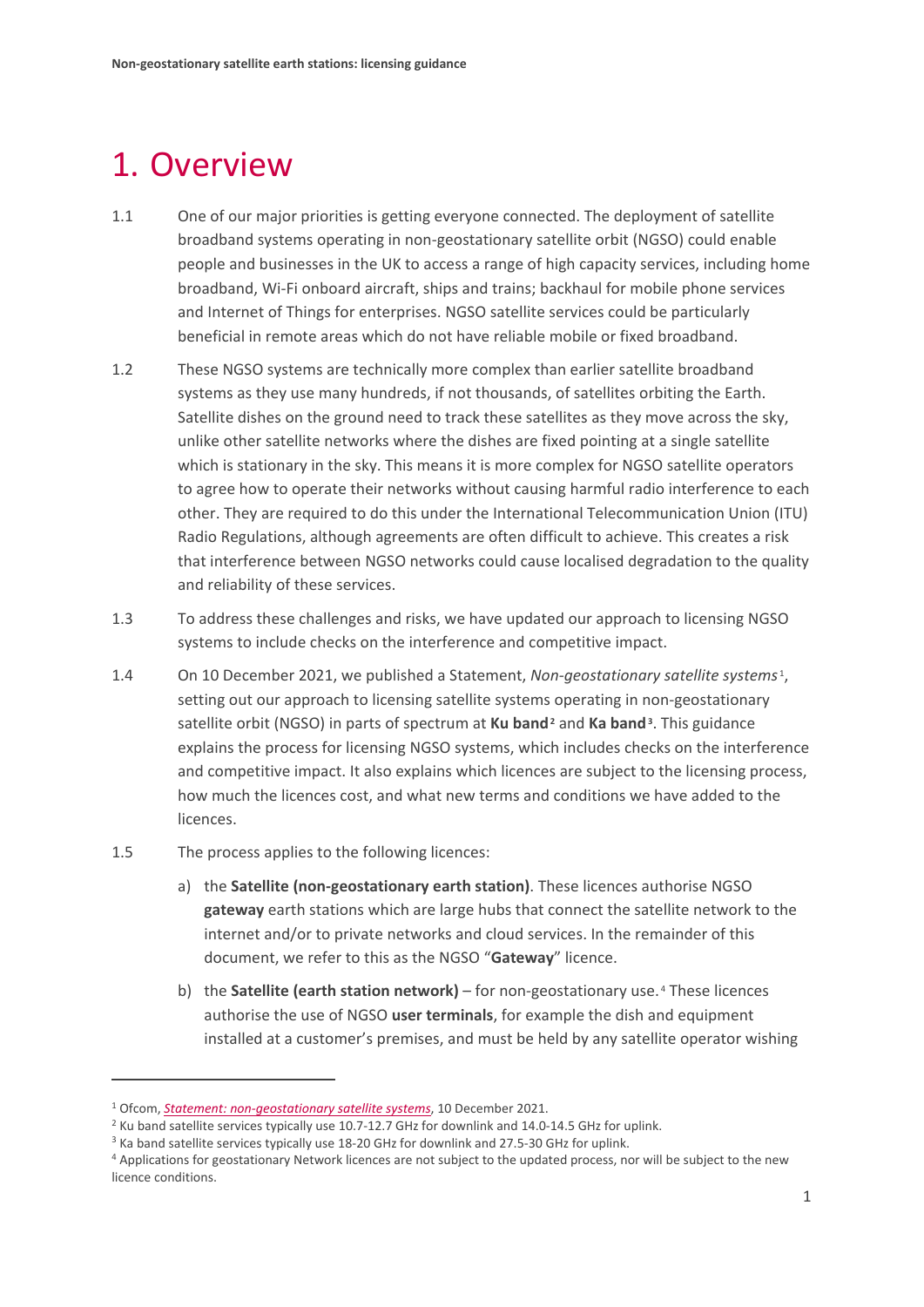to deliver services in the UK. In the remainder of this document, we refer to this as the NGSO "**Network**" licence.

## **What are these licences used for?**

- 1.6 The NGSO Gateway and Network licences are used to authorise gateway earth stations and user terminals that relay traffic via NGSO satellites orbiting the Earth. These satellite systems can provide direct-to-consumer broadband services; broadband services to businesses, telecoms operators and governments; and Internet of Things services for enterprises operating in extreme environments. Other examples of uses include delivering broadband services to aircraft and providing backhaul [5](#page-3-0) to mobile base station sites or to trains.
- 1.7 A NGSO satellite broadband system is made up of three components:
	- One or more gateway earth stations which connect the satellite broadband network to the internet or private network.
	- Several satellites used to relay traffic between the gateway and user terminals.
	- User terminals to provide broadband connectivity to end users, typically comprising of an antenna and user equipment.

#### **Figure 1: Key elements of a NGSO satellite system**



<span id="page-3-0"></span><sup>5</sup> Backhaul is a service provided to broadband and mobile telecommunications companies which helps extend their network to hard-to-reach places.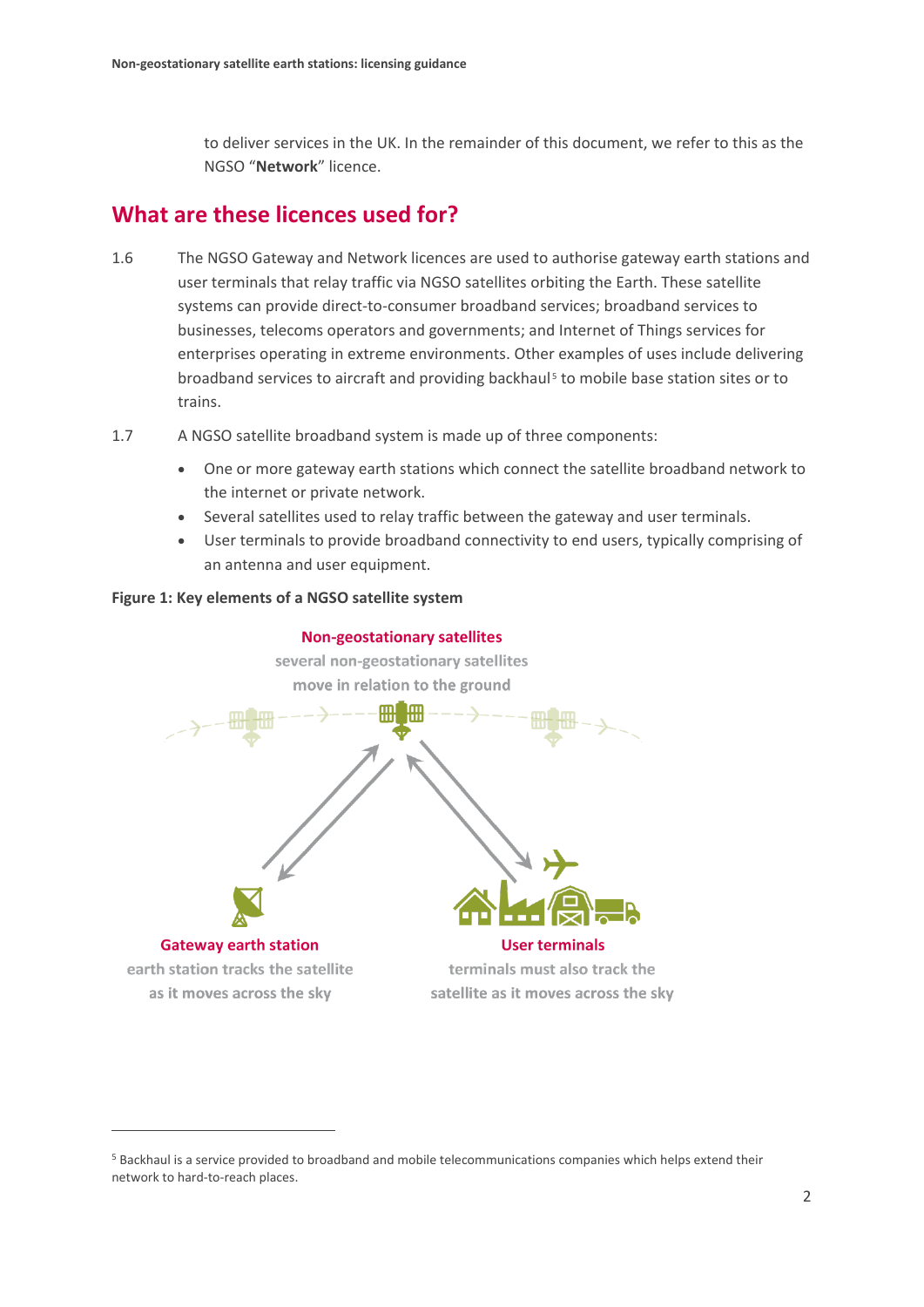# **Who can hold these licences?**

- 1.8 A NGSO Network licence should be held by someone who has control over the whole satellite network (including associated user terminals and gateway earth stations). This would normally be the satellite operator. The licensee should have the ability to negotiate and agree coexistence arrangements with other licence holders, so that they are able to comply with the conditions in the licence.
- 1.9 Existing Network licences (operating to GSO networks) are not valid for NGSO networks. A GSO satellite operator which plans to operate an NGSO network will need to apply for a new network licence through the process outlined below. A reseller or service provider who currently holds a network licence will not be able to hold an NGSO network licence. They should only connect to NGSO satellite services with a valid NGSO network licence.
- 1.10 A NGSO Gateway licence should be held by someone who has control over the gateway earth station, for example a satellite operator or teleport operator. The NGSO Gateway licence must only operate with a satellite system for which a network licence has been issued.
- 1.11 We note that in principle some NGSO gateways in the UK might operate with an NGSO satellite system that does not, and does not intend to, provide services in the UK at all, and therefore would not normally apply for a UK network licence. In these cases, we encourage such gateway applicants to discuss this with us prior to application.

## **Where can licences be used**

- 1.12 The NGSO Gateway and Network licences are generally available in all parts of the UK, and also in the Crown Dependencies (Guernsey, Jersey and the Isle of Man).
- 1.13 There are restrictions at some locations, including in the vicinity of MoD sites and airports, which require protection from the high intensity radio emissions that earth stations produce. When we process a NGSO Gateway licence application, we will carry out the necessary radio site clearance process to determine if these sensitive sites can be protected. For the NGSO Network licence, the conditions related to the protection of sensitive sites are incorporated into the licence and it is the responsibility of the licensee to meet those conditions.

## **Channel Islands / Isle of Man regulators**

- 1.14 For commercial broadband telecommunications, regulation falls to local regulators. For the Isle of Man this is the [Communications and Utilities Regulatory Authority;](http://www.iomcc.im/) for the Channel Islands this is the [Jersey Competition Regulatory Authority](http://www.jcra.je/) and the [Guernsey Competition](http://www.gcra.gg/)  [and Regulatory Authority.](http://www.gcra.gg/)
- 1.15 Those who wish to supply NGSO broadband services need first to apply to the relevant island regulator for a telecommunications licence. Island regulators may conduct a consultation or a competitive process before deciding to award such a licence. We,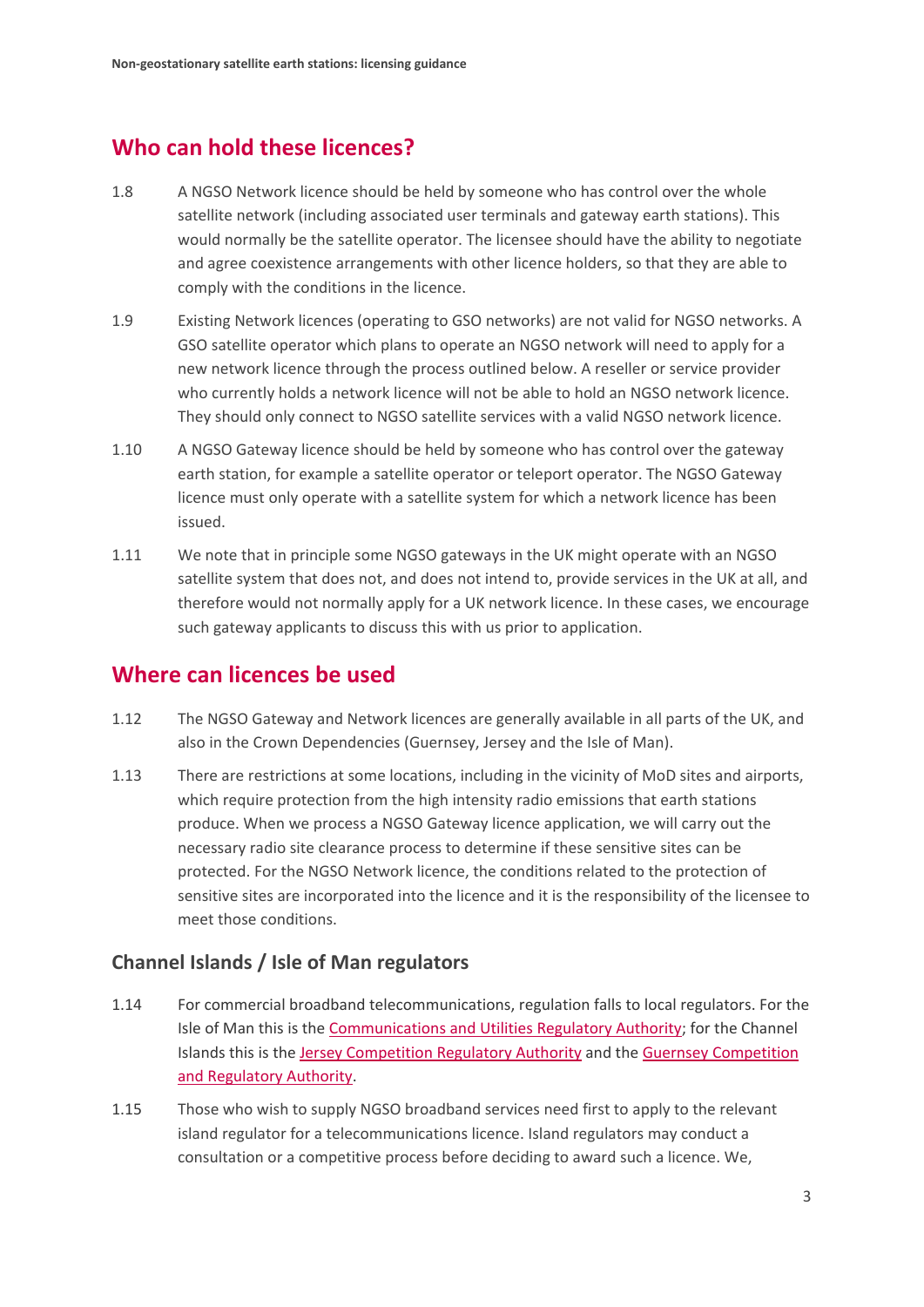however, remains responsible for issuing spectrum licences. The award of the telecommunications licence from the island regulator is usually granted, conditional on the applicant being successful in applying for the spectrum licence from Ofcom.

1.16 The operator would then need to apply for the relevant NGSO Gateway and Network licences using the process outlined in this document. This might include our own competition assessment, in which we would consider the implications for competition in the UK.

# **Frequency bands**

### **NGSO Gateway licence**

- 1.17 The NGSO Gateway licence is available in the uplink (transmit) parts of Ku band (14.0 14.5 GHz) and the following parts of Ka band:
	- $\bullet$  27.5 27.8285 GHz
	- $\bullet$  28.4445 28.8365 GHz
	- $29.4525 30$  GHz
- 1.18 Where applications for Gateway licences include receive frequencies for the earth stations, we will generally only take into account and coordinate these in bands shared with fixed links if the total amount of receive bandwidth does not exceed the total amount of transmit bandwidth.

### **NGSO Network licence**

- 1.19 The frequency bands available for use under a NGSO Network licence are listed in the licence conditions, as follows:
	- For land stations operating with non-geostationary satellites, the available frequency ranges are: 14.0 – 14.25 GHz, 27.5 – 27.8185 GHz, 28.4545 – 28.8265 GHz, and 29.5 – 30 GHz.
	- For aeronautical earth stations operating with non-geostationary satellites, the available frequency range is 14.0 – 14.25 GHz.

### **Access to other parts of Ka band spectrum**

1.20 As shown in Figure 2, parts of the Ka band spectrum in the awarded bands (shown in grey), excluding some guard bands, have been awarded on a technology neutral basis. Further information about the holders of these 'Spectrum Access' licences, including the specific frequency bands and geographic areas can be found [here.](https://www.ofcom.org.uk/__data/assets/pdf_file/0027/73926/Spectrum-bands-and-licence-areas-for-28-GHz..pdf) Further background information can be found on the [Mobile and wireless broadband](https://www.ofcom.org.uk/manage-your-licence/radiocommunication-licences/mobile-wireless-broadband) page of Ofcom's website.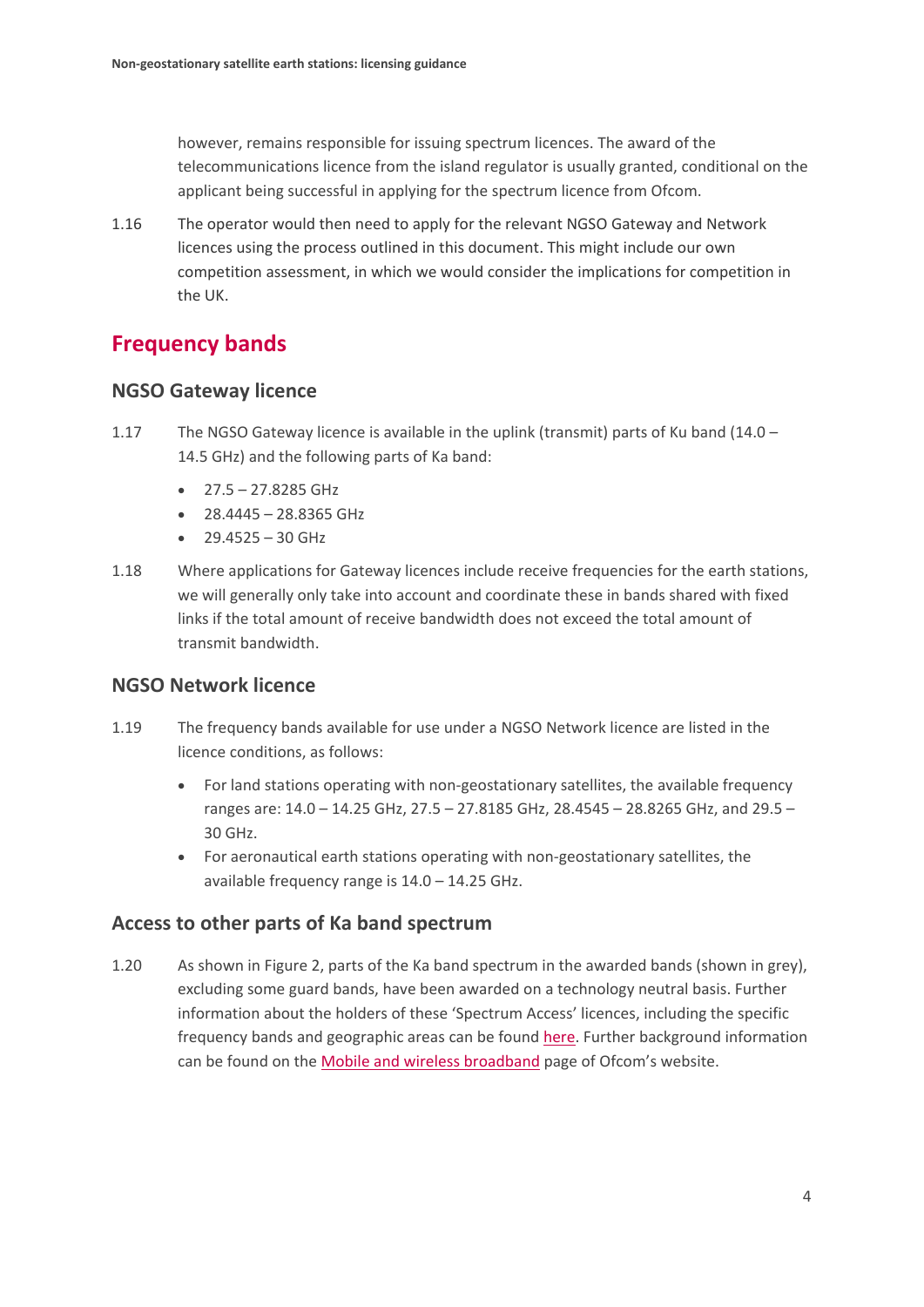#### **Figure 2: 28 GHz band diagram**



1.21 The Spectrum Access licences are technology neutral and allow the spectrum to be used by transmitting satellite earth stations. The licences are also tradable (both leasable and transferable) which means that earth station operators can access the spectrum by making commercial agreements with the Spectrum Access licence holders. Leasing is a contractual matter between parties and does not involve us, with the Spectrum Access licensee remaining legally responsible for ensuring compliance with licence conditions. A spectrum transfer is also on terms agreed commercially between parties, followed by submission of the appropriate trading application form to us, who will revoke the previous Spectrum Access licence (or vary it if only trading part of the rights) and grant a new licence to the purchaser. More information and guidance about spectrum trading can be found in our [trading guidance](https://www.ofcom.org.uk/__data/assets/pdf_file/0029/88337/Trading-guidance-notes.pdf) notes (OfW513).

## **Licence fees**

- 1.22 We charge fixed, cost-based fees for NGSO Gateway and Network licences as follows:
	- £500 per year for a NGSO **Gateway** licence.
	- £200 per year for a NGSO **Network** licence.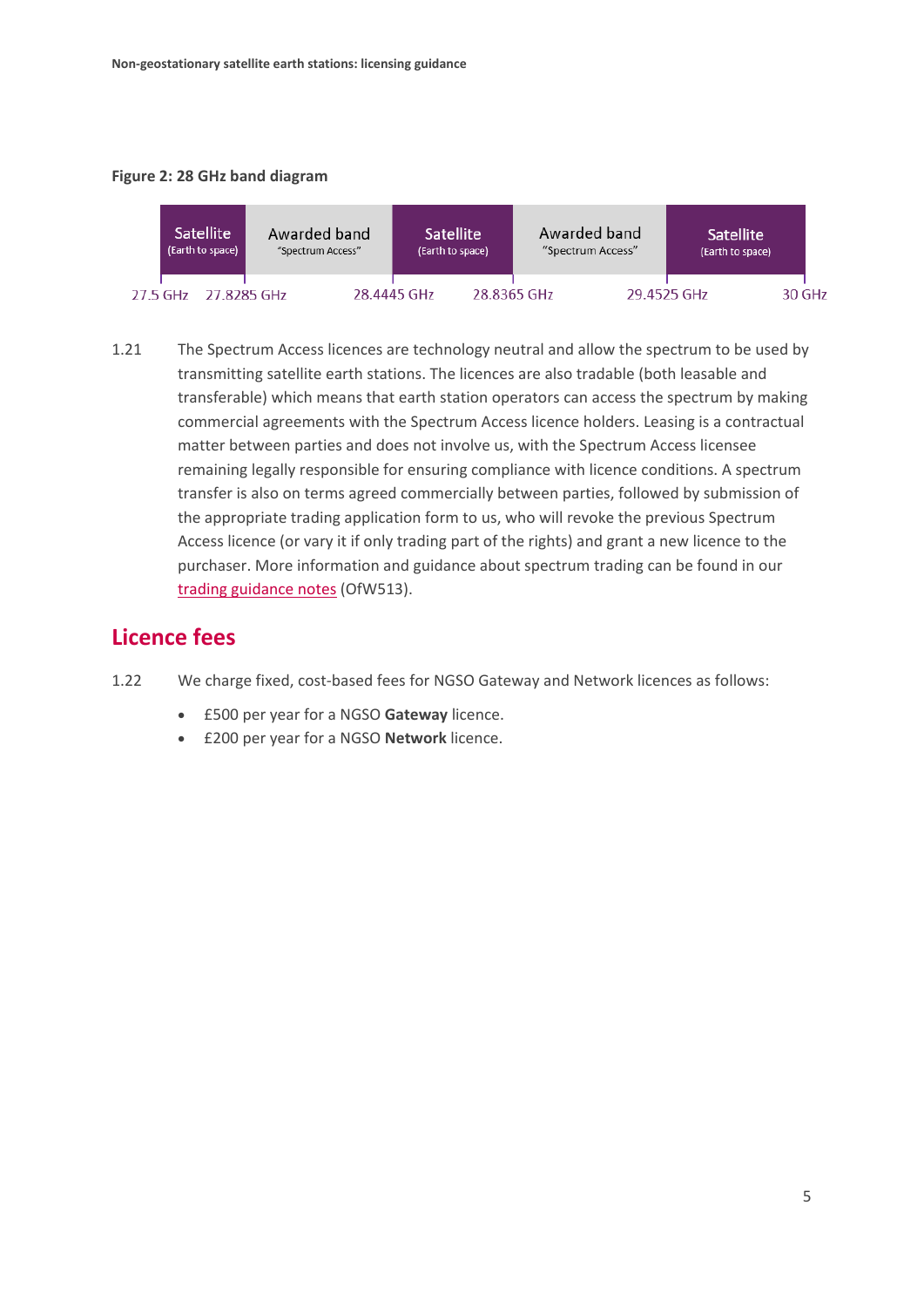# <span id="page-7-0"></span>2. Licensing process

# **Introduction**

- 2.1 The licensing process described in this section applies to applications for new NGSO Gateway and Network licences as well as variations to existing licences (e.g. changing the number of antennas at a particular site). In summary, the key elements of the process are:
	- a) to check that systems being licensed can coexist without degrading consumer services;
	- b) to check whether granting a licence could prevent subsequent parties entering the market; and
	- c) to publish applications for any NGSO licences which we expect to grant and allow a period for comments where stakeholders can provide information regarding interference or competitive impact.
- 2.2 An overview of the process for obtaining a licence is shown in Figure 3 below and further explanation is provided in the proceeding sub-sections. The process is complemented by new licence conditions for NGSO Gateway and Network licences, as set out in Section 3.
- 2.3 We recommend early engagement with us (and relevant parties) to ensure this will not hinder deployment plans.



**Figure 3: Overview of process**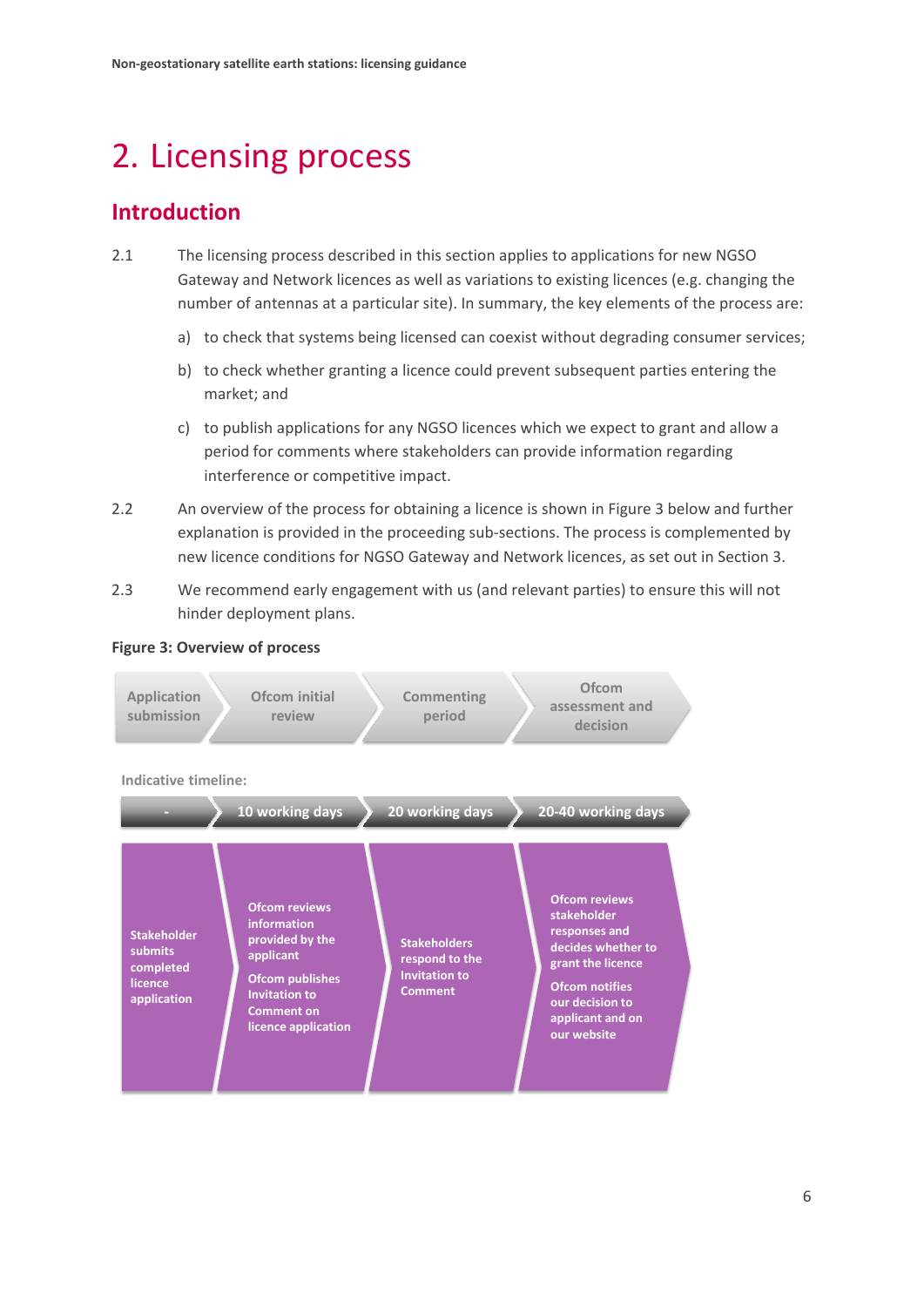# **Apply for a licence**

- 2.4 Applicants should fill in and submit the relevant application form:
	- a) For a NGSO **Gateway** licence form **OfW564**, including the relevant earth station deployment spreadsheets.
	- b) For a NGSO **Network** licence form **OfW602**.
- 2.5 Applicants are required to provide information about coexistence and, optionally, may provide information about the competitive impact of their proposed non-geostationary earth stations, as explained in the following subsections.
- 2.6 If applicants or licensees wish to engage with someone in another organisation but don't know the relevant individual, we will endeavour to provide contact details.

#### **Coexistence with existing systems**

- 2.7 To assure the quality of the service of existing UK services, applicants must demonstrate how coexistence is possible between their proposed NGSO Gateway or Network and:
	- a) existing non-geostationary satellite systems<sup>[6](#page-8-0)</sup> that are already licensed in the UK;
	- b) non-geostationary satellite systems for which an application has been made and which has been published for comment on Ofcom's website; and
	- c) other specific co-frequency earth stations registered with the ITU.
- 2.8 You can find [information about all these systems](https://www.ofcom.org.uk/manage-your-licence/radiocommunication-licences/satellite-earth/non-geo-fss) on our website.
- 2.9 To demonstrate coexistence:
	- a) The preferred way is for applicants to have an agreement with the relevant licence holder(s) already. This would ideally be an ITU coordination agreement, but it could also be a local cooperation agreement allowing the systems to coexist in the UK[7](#page-8-1).
	- b) If no such agreement exists, applicants should specify in detail how it would be possible for the different systems to coexist. They should provide evidence that reasonable measures can be put in place - **by either the applicant, the existing licensee, or by both** - to achieve coexistence. Specifically, applicants should provide enough evidence to demonstrate that the impact to existing licensees in terms of increased unavailability and of reduction in throughput would be modest.
- 2.10 The evidence provided by applicants is likely to include a comparison of the unavailability and throughput<sup>[8](#page-8-2)</sup> of existing licensees before and after the mitigation measures have been put in place. Nevertheless, applicants are encouraged to choose the evidence that best

<span id="page-8-0"></span><sup>&</sup>lt;sup>6</sup> A "non-geostationary satellite system" refers to non-geostationary gateways and user terminals which can be licensed in the UK under a "Satellite (Non-Geostationary Earth Station)" licence and "Satellite (Earth Station Network)" licence respectively.

<span id="page-8-1"></span> $<sup>7</sup>$  In either case, Ofcom will check with the other party that the agreement does exists.</sup>

<span id="page-8-2"></span><sup>8</sup> Examples of the use of the unavailability and throughput metrics can be found among others in Recommendation ITU-R S.1323, and in Resolution 770 (WRC-19) in the Radio Regulations.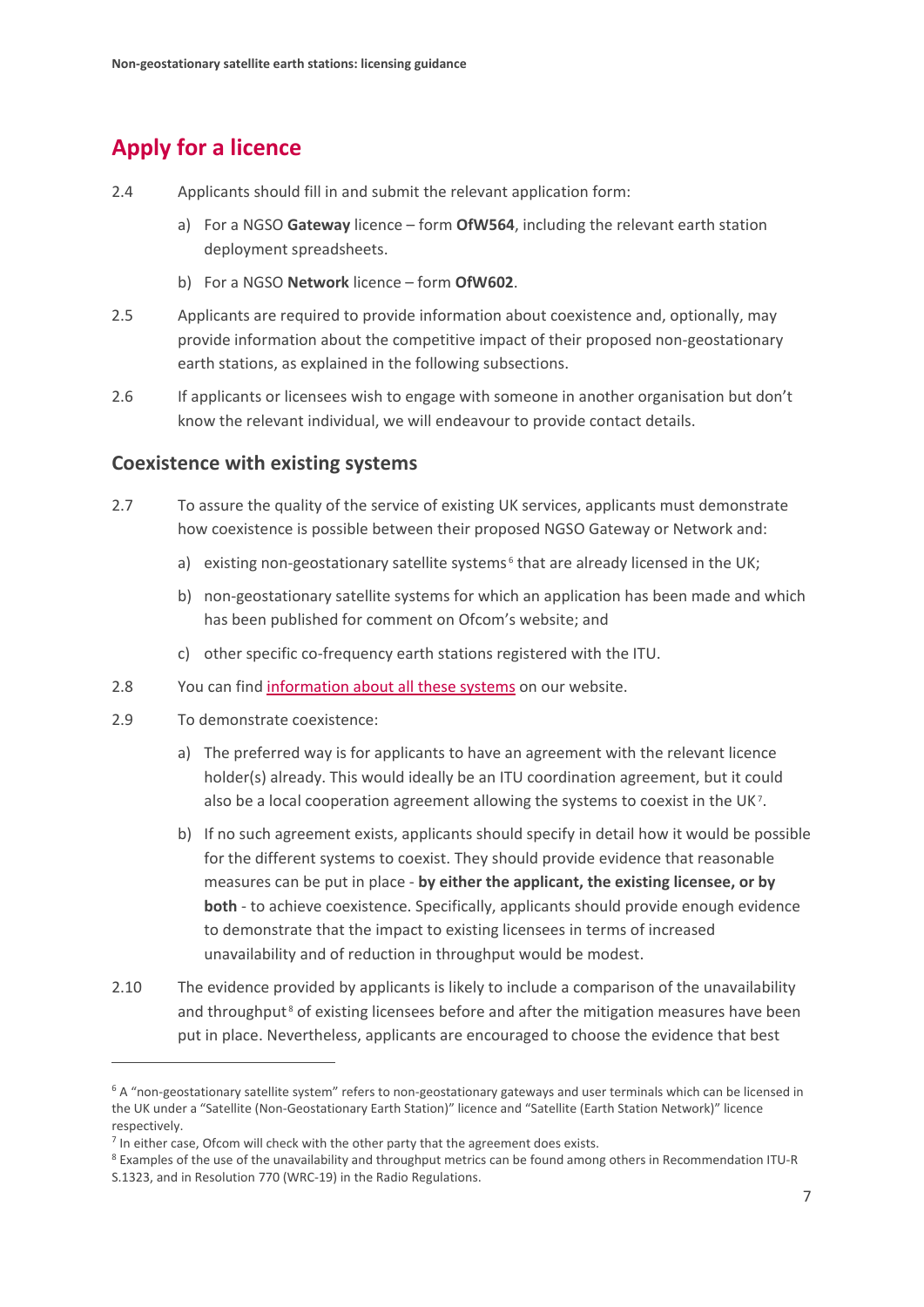illustrates their impact on existing licensees on a case by case basis. As an example, if applying for a single gateway licence hundreds of kilometres away from existing licences, applicants may find simpler forms to demonstrate that coexistence is possible.

- 2.11 Parts of this evidence could be provided on a confidential basis if necessary. However, we strongly encourage applicants to make information publicly available as far as possible, so that stakeholders are able to understand the impact of an application and make informed responses to the Invitation to Comment.
- 2.12 Applicants should provide sufficient evidence to support the claim that such measures are reasonable, and that they make coexistence possible. If measures are to be put in place by an existing licensee, these should be reasonable, taking into account the relative position of both systems within the ITU process. However, earlier filed systems should not seek to place unreasonable restrictions on the provision of services to people and businesses in the UK by later filed systems, especially if their own systems are relatively early in their development.

#### **Coexistence with future systems**

- 2.13 Our intention is to encourage the deployment of future NGSO networks. We do not expect licensees to foresee the characteristics or the number of future systems that will apply for a licence in the UK, or how other systems may evolve.
- 2.14 In this section applicants should
	- a) explain how their existing network design and operating model might facilitate coexistence with other NGSO satellite systems<sup>[9](#page-9-0)</sup> and any limitations;
	- b) outline any additional measures, which would allow improved coexistence with other systems (for example, planned roll out of ground equipment, future network designs); and
	- c) be aware that under our rules they may be expected to take reasonable measures to accommodate such future applicants, in order to avoid material degradation to services in the UK.

### **Competitive impact**

- 2.15 In carrying out the competition check, our ultimate focus is the impact of approving the licence application on consumers, customers and citizens in the UK.
- 2.16 Applicants may choose to provide information on the competitive impact of issuing them a licence (combined with other non-geostationary satellite system licences held or applied for by the applicant), in particular on:

<span id="page-9-0"></span><sup>9</sup> This could include use of specific technologies, aspects of network design, choice of commercial services or operational measures that might allow other NGSO operators to also serve UK people and businesses.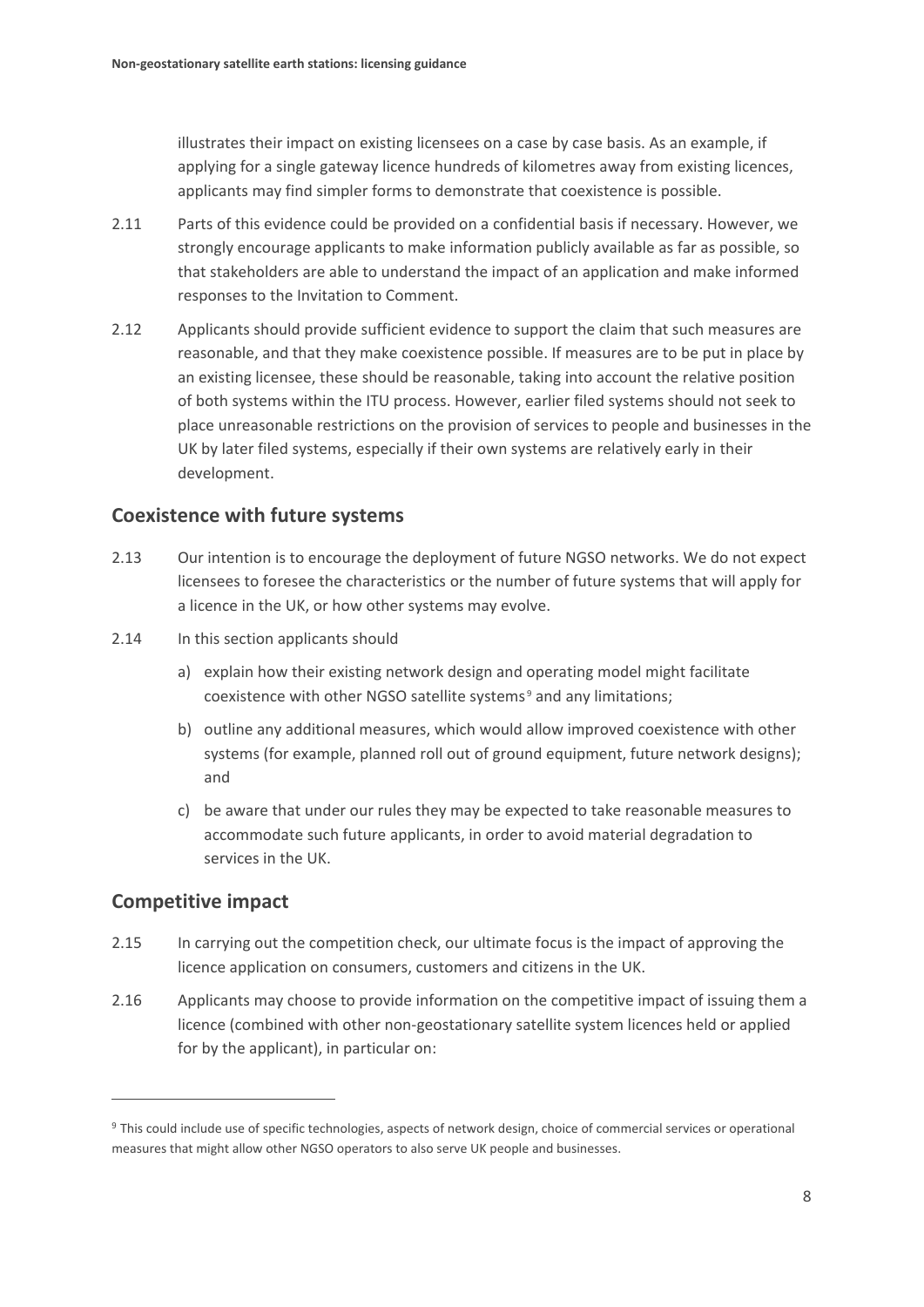- a) the benefits that their NGSO system can bring to UK people and businesses. Possible benefits might include:
	- i) improvements to your services,
	- ii) greater choice and/or allowing the applicant to compete more effectively in the UK; and
	- iii) how the NGSO system may benefit its customers (e.g. a communications provider that uses the NGSO system for backhaul) as well as end consumers (e.g. the ultimate users of that communication provider's services) and possibly citizens more generally (e.g. if that communication provider's services are of wider benefit to society).
- b) any risks to competition in the UK. This may refer to how the applicant intends to mitigate any risks to competition, including their ability to coexist with other nongeostationary satellite systems, including giving a sense of the scale of any costs of coexistence for other operator's systems.
- 2.17 The response to these questions may cross-refer to material provided elsewhere in your application, for example on coexistence.
- 2.18 It is for applicants to take a view on what information would be most relevant for our assessment of their particular licence application.

# **Ofcom initial assessment**

- 2.19 Once we have confirmed that the application is complete, we will make an initial assessment of the material submitted. Our aim will be to identify:
	- a) whether the applicant has a fully considered plan for how coexistence can be achieved; and
	- b) whether they have provided sufficient information about that plan such that other parties (including Ofcom and other licensees) can take a view as to its credibility.
- 2.20 Where an applicant has said that an agreement with another party exists, we will check with the other parties to confirm this.
- 2.21 We may also identify any aspects of the application that are of particular interest (or concern) in relation to a) coexistence or b) competition so that they can be set out in the Invitation to Comment.
- 2.22 If necessary, we will request clarifications or additional information from the applicant prior to publishing the Invitation to Comment. If we have significant concerns at this stage, which are not able to be resolved through clarifications and additional information then we may not progress the application.
- 2.23 This phase should take 10 working days. It may be extended if we need to clarify parts of the application.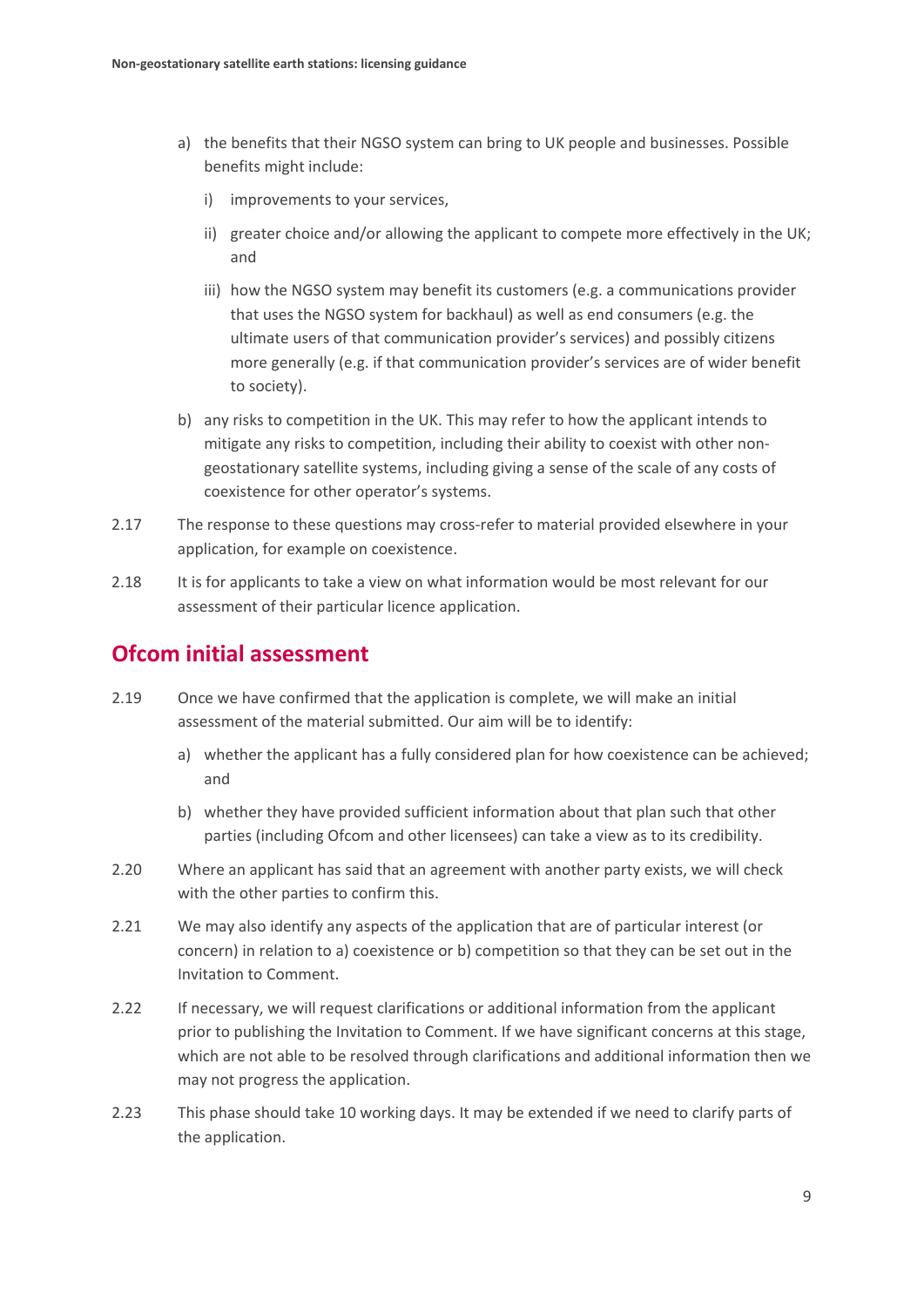# **Commenting period**

- 2.24 At this stage we will publish the application form on [our website.](https://www.ofcom.org.uk/manage-your-licence/radiocommunication-licences/satellite-earth/non-geo-fss) We may also identify any aspects of the application that are of particular interest (or concern) in relation to a) coexistence or b) competition so that they can be set out in the Invitation to Comment. All personal information and confidential information will be removed from the application document prior to publication.
- 2.25 A short commenting period will then begin and will normally run for twenty working days. If the standard timeline needs extending (for example to take into account a holiday season), updated deadlines will be published at this stage.
- 2.26 Licence holders and other applicants will be notified that a new application has been received and is open for comment. We will also inform other stakeholders who have signed up for this service.
- 2.27 A response form will be available on our website for stakeholders to fill in. Response forms should be submitted to [ngso.licensing@ofcom.org.uk.](mailto:ngso.licensing@ofcom.org.uk)
- 2.28 Each licence application will have its own separate commenting period, so it is possible there may be multiple commenting periods running in parallel.

## **How to respond during a commenting period**

- 2.29 In relation to the **coexistence check,** if a stakeholder has concerns then we would encourage their response to:
	- a) provide evidence as to why the coexistence measures provided by the applicant will not succeed in limiting the impact to existing licensees.
	- b) explain if the coexistence measures provided by the applicant can be regarded as insufficient or unreasonable and why.
- 2.30 In relation to the **competition check**, if a stakeholder has concerns then we would encourage it to cover the following material in its response:
	- a) A description of its NGSO system and details of its UK commercial strategy. For example, what services it offers and details of any plans to expand in its UK operation (or when it intends to start providing services in the UK if it is not doing so already).
	- b) An explanation of why granting the licence application would affect rival operators and ultimately weaken the competitive constraint they would otherwise exert. This may refer to the evidence provided in relation to the coexistence check.
	- c) Describe what decision it thinks we should take. For example, whether we should refuse the licence application or approve it provided that certain modifications are made.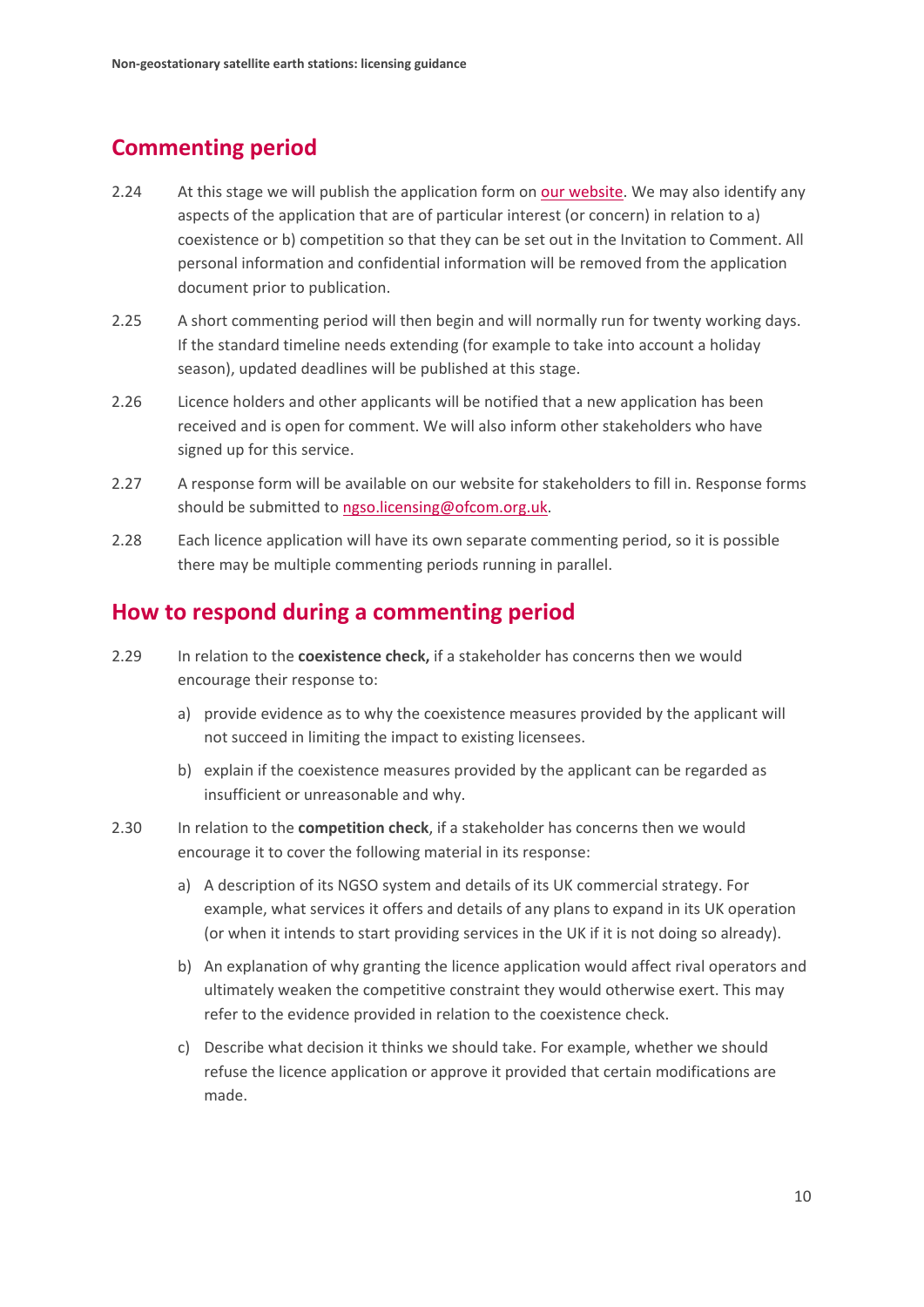# **Ofcom decision**

- 2.1 At the end of the commenting period, and taking account of stakeholder responses, we will decide if there is any reason not to grant a licence, or whether a further assessment is needed.
- 2.2 Whether a more detailed assessment is warranted will depend on the circumstances of each particular application. Circumstances where a further assessment may be needed include:
	- a) **Technical check**: where we receive one or more credible, reasoned responses to the Invitation to Comment that call into question the ability of systems to coexist without causing harmful interference.
	- b) **Competition check**: where we receive one or more credible, reasoned responses to the Invitation to Comment that approving the licence application may pose a material risk to competition (although there may be situations where we depart from this position<sup>10</sup>). For the avoidance of doubt, this threshold is not met if some stakeholders simply object to the licence application. Rather, those objections need to be credible and reasoned. Issues unrelated to competition will not pass this threshold.
- 2.3 In contrast, we will proceed straight to a decision where we:
	- a) have sufficient evidence at this stage to do so; and
	- b) can do so with limited further analysis.
- 2.4 For gateway applications, if we believe that specific adjustments can be made to the original application to mitigate any impact on coexistence and competition, we will discuss this with the applicant. If the applicant agrees to these adjustments, we will grant the licence. This approach will only be possible for a Gateway licence application, where technical limitations (e.g. frequency, bandwidth, power) can be tailored to each licence.

## **Granting a licence**

- 2.5 Applicants who are successful can expect to receive a decision and a copy of their licence at the end of the decision window indicated. This licence will also be made available on our NGSO licensing website for future applicants.
- 2.6 We will also provide a list of the NGSO licencees operating on co-frequency channels that you will be expected to cooperate with as a condition of your licence.

<span id="page-12-0"></span> $10$  There may be situations where we depart from this position. For example, an application might be for such a large number of gateways and/or the coexistence challenges presented by those gateways might be so clear cut that we have competition concerns even without any third-party objections.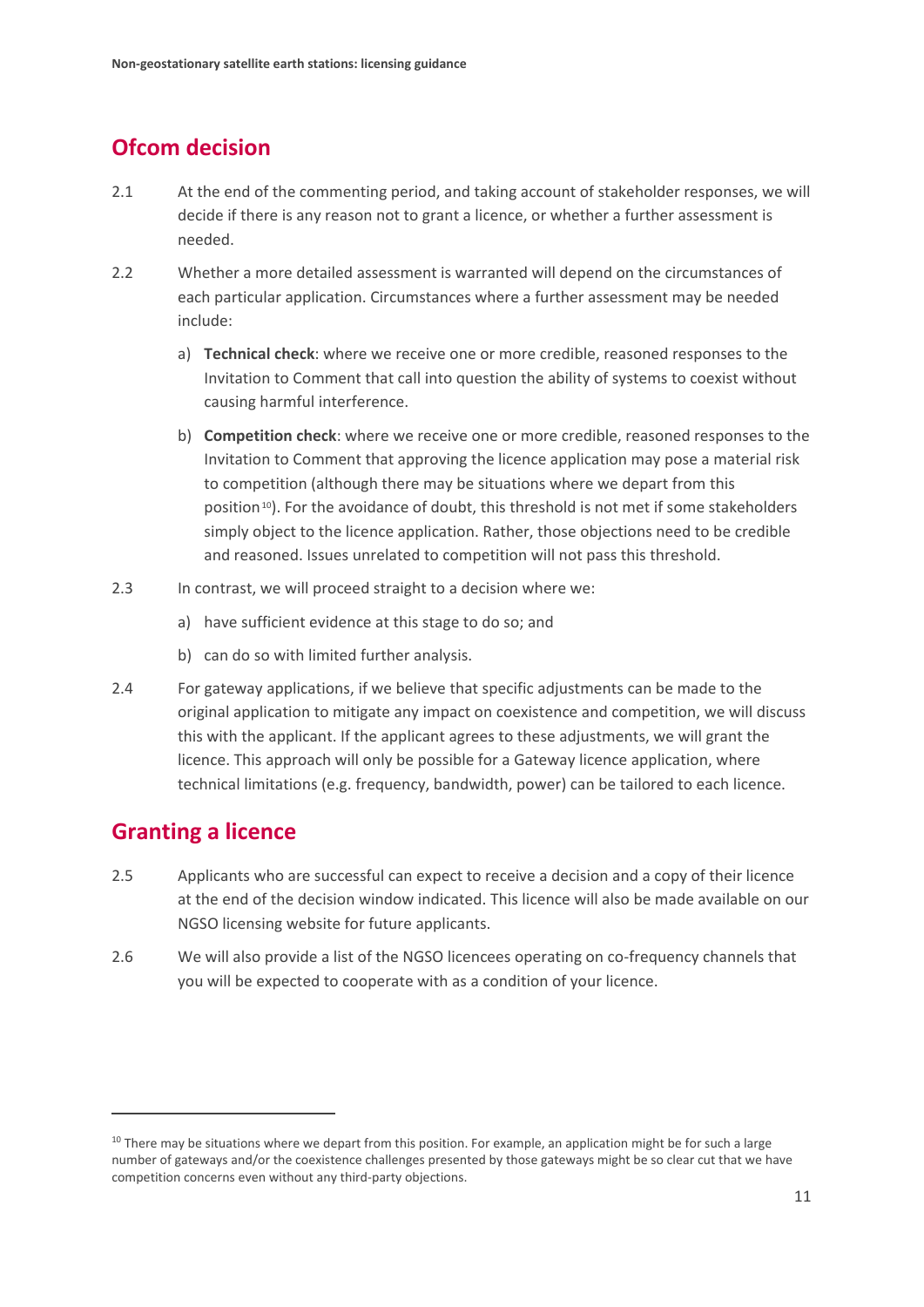# **Timeline**

2.7 We aim to follow the indicative timeline shown in Figure 2, however we may need to extend these timings in certain situations, for example if the coexistence and competition assessment is particularly complex or if we were to receive multiple licence applications in quick succession. If we need to allow a longer commenting period, we will do this by setting an appropriate closing date when we publish the application for comments.

## **How we process licences**

- 2.8 We will process licence applications in the order in which we receive them. As a result, we will consider each (complete) application in the context of existing issued licences and earlier applications.
- 2.9 If the application is not completed correctly, or if the information set out above has not submitted, we will ask the applicant to provide additional information where appropriate and to re-submit their application.

## **Multiple applications in quick succession**

2.10 There may be instances where wereceive an application that hasn't taken into account an earlier application because the earlier application has only recently been received by us and hasn't yet been published. In these instances, we will ask the later applicant to revise their application once the earlier application has been published. This may result in delay to processing applications.

## **Gateways operating to new NGSO satellite networks**

- 2.11 All NGSO gateways must operate to UK-licenced NGSO networks.
- 2.12 For a new satellite network, applications for a gateway and a network licence may be submitted simultaneously. They will each follow their own, independent assessment. This means:
	- a) The gateway licence (if approved) will be granted and issued at the same time as the network licence (so may be delayed if the network requires further assessment);
	- b) If the network licence application is unsuccessful, the gateway licence will also be denied;
	- c) A network licence may be authorised even if the gateway licence needs to be resubmitted.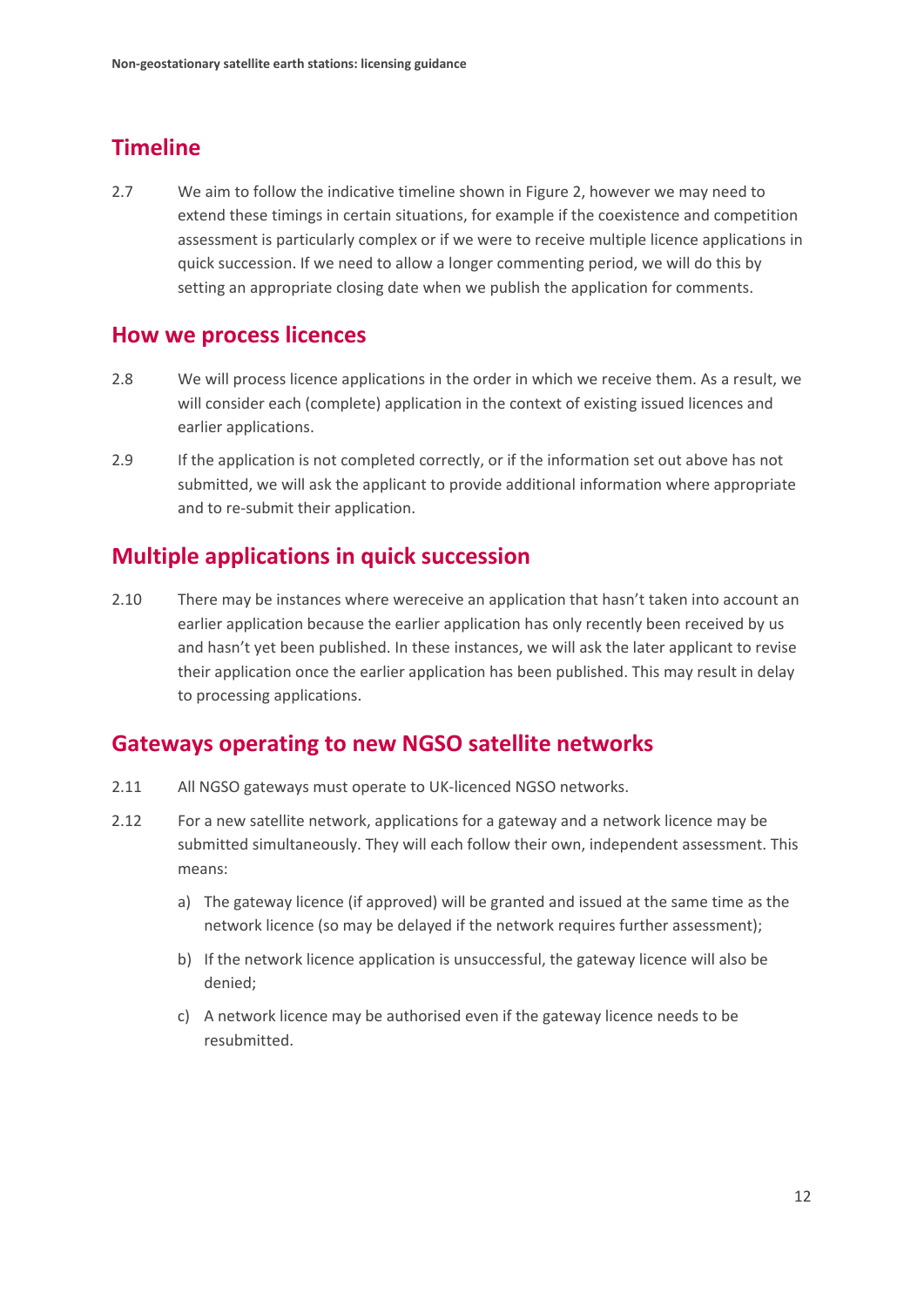# <span id="page-14-0"></span>3. Licence conditions

# **Existing conditions and guidance**

- 3.1 We have published guidance on how to meet the existing licence conditions required for both the [NGSO network](https://www.ofcom.org.uk/__data/assets/pdf_file/0021/19434/esn-licensing-procedures-manual.pdf) an[d NGSO gateway](https://www.ofcom.org.uk/__data/assets/pdf_file/0028/78274/non-geo-licensing-procedures-manual.pdf-procedures-manual.pdf) licences.<sup>[11](#page-14-1)</sup> You should ensure that you understand and can meet these conditions. The NGSO network guidance also covers GSO network licences.
- 3.2 Additional licence conditions for the NGSO network and NGSO gateway licences are laid out separately below.

# **Additional licence conditions for NGSO network licences**

- 3.3 Our additional conditions for NGSO licences aim to:
	- require NGSO licensees to cooperate with the other NGSO licensees operating in the same frequencies so they can coexist.
	- enable us to require operators to take action in cases of interference between NGSO systems which impacts the provision of services to users in particular location(s) in the UK.

### **Use of frequencies in common and requirement to cooperate**

- 3.4 As a number of NGSO satellites may be licensed to operate in the UK, these systems may overlap in some or all of the frequencies that they operate in. The overlapping frequencies could include bands used for links between satellites and gateway earth stations and/or bands used for links between satellites and user terminals. Therefore, conditions 1 and 2 outline the need for systems to co-exist and operate in the United Kingdom without causing harmful radio interference to each other.
- 3.5 It is important to note that although the Network licence is authorising the use of the user terminal to satellite links, the requirement to cooperate applies to the **whole system** (satellites, earth stations and user terminals).
- 3.6 Satellite network coordination as required under the ITU Radio Regulations is the most important element of the cooperation needed, although this may not always be sufficient for services in the UK. This is because the Radio Regulations only deals with coordination between different countries and does not deal with the specific locations of gateway earth station sites within the UK, where significant physical separation may be required.
- 3.7 As coordination discussions can take many months, we would wish to see evidence that they are progressing in a timely fashion and that both parties are participating

<span id="page-14-1"></span><sup>&</sup>lt;sup>11</sup> All licence holders must also comply with general licence conditions Wireless Telegraphy Licence Conditions Booklet OfW [597.](https://www.ofcom.org.uk/__data/assets/pdf_file/0016/214117/emf-glc-licence-conditions-booklet.pdf)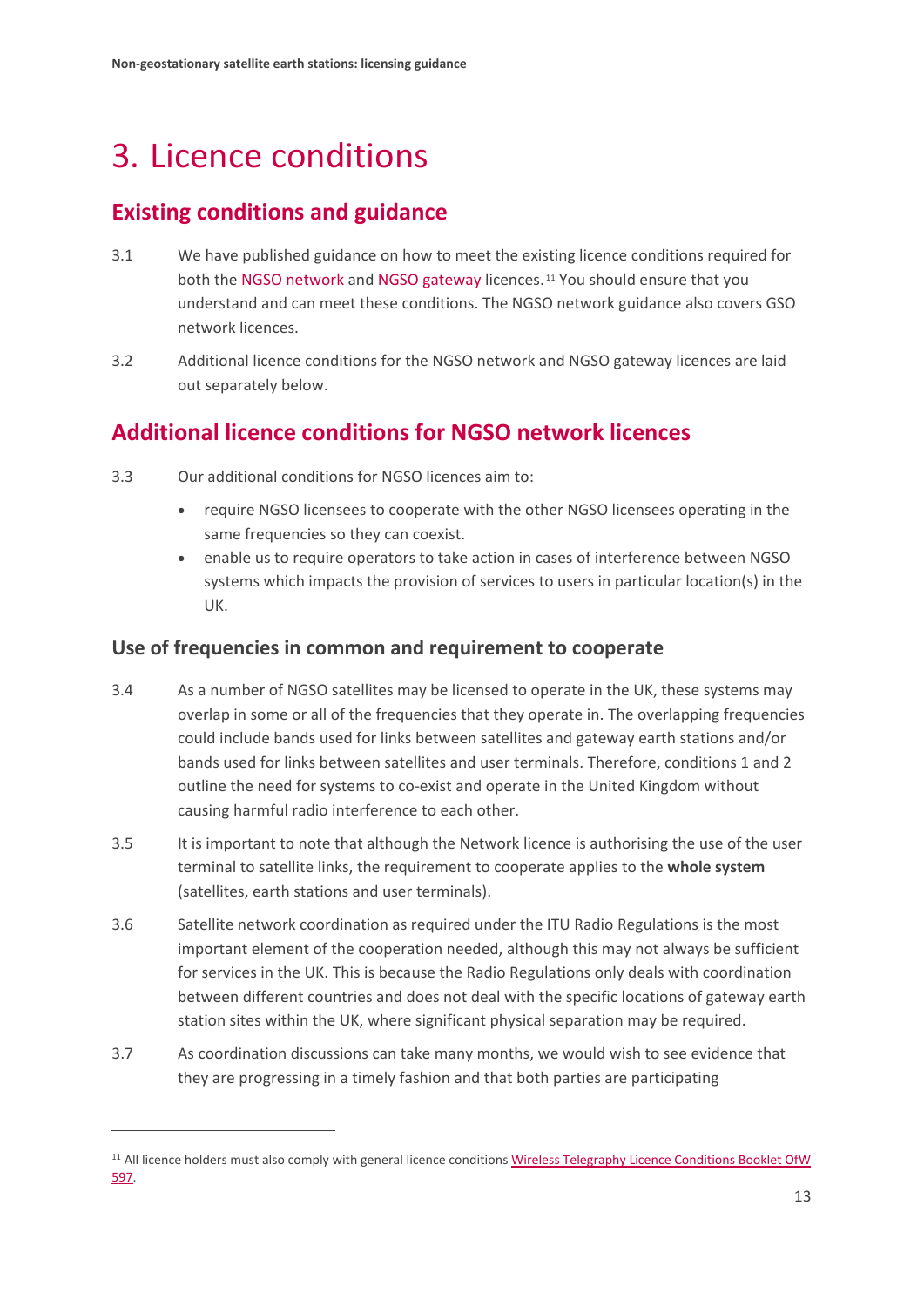constructively. We may ask licensees for evidence of the progress of these discussions and may facilitate discussions between operators.

3.8 Failure to cooperate under condition 2, "such that network services can be provided to end users" will increase the likelihood that user services will be disrupted such that the conditions 3-5 (discussed below) are triggered.

### **Requirement to comply with notice if services are degraded**

- 3.9 Conditions 3-5 enable us to require operators to take action, including requesting a change of frequency if needed, in cases of interference between NGSO systems which materially degrades the provision of services to users in specific location(s) in the UK.
- 3.10 When considering whether to take action, we would take into account:
	- whether there is a material and recurring (or ongoing) degradation of services to users in the UK. This depends on the nature of the service being offered. Some examples of evidence we would consider include degradation to availability, throughput and signal to noise ratio at the user terminal.
	- the timing of degradations to user services and the correlation of that timing with (predicted) in-line events between NGSO systems.
	- whether operators have attempted to resolve issues between themselves and whether it is possible for them to do so before we resort to regulatory action. We will aim to ensure that any action we do take is evidence-based and proportionate.
- 3.11 The specific action we will require will depend on the situation, but could include changing the frequencies used by earth stations at specific location(s), changing the power level used by a particular earth station, introducing an angular separation between satellite systems or – in the most extreme cases – switching off equipment.
- 3.12 Factors we will take account of would include statutory duties, including ensuring the optimal use of spectrum, and the UK's responsibilities under the ITU Radio Regulations including, where appropriate, the status of the filings supporting those systems.

### **ITU obligations**

3.13 For the avoidance of doubt, the licensees holding Wireless Telegraphy Act licences, including the Network licence discussed here, may separately have obligations stemming from the ITU Radio Regulations. The conditions in this licence do not affect these obligations.

## **Additional licence conditions for NGSO gateway licences**

- 3.14 The purpose of the additional licence conditions for NGSO gateway licences is similar to the conditions outlined above. There are some differences due to the typical holders of these licences compared to network licences.
- 3.15 Overall, the new terms that will come into effect will: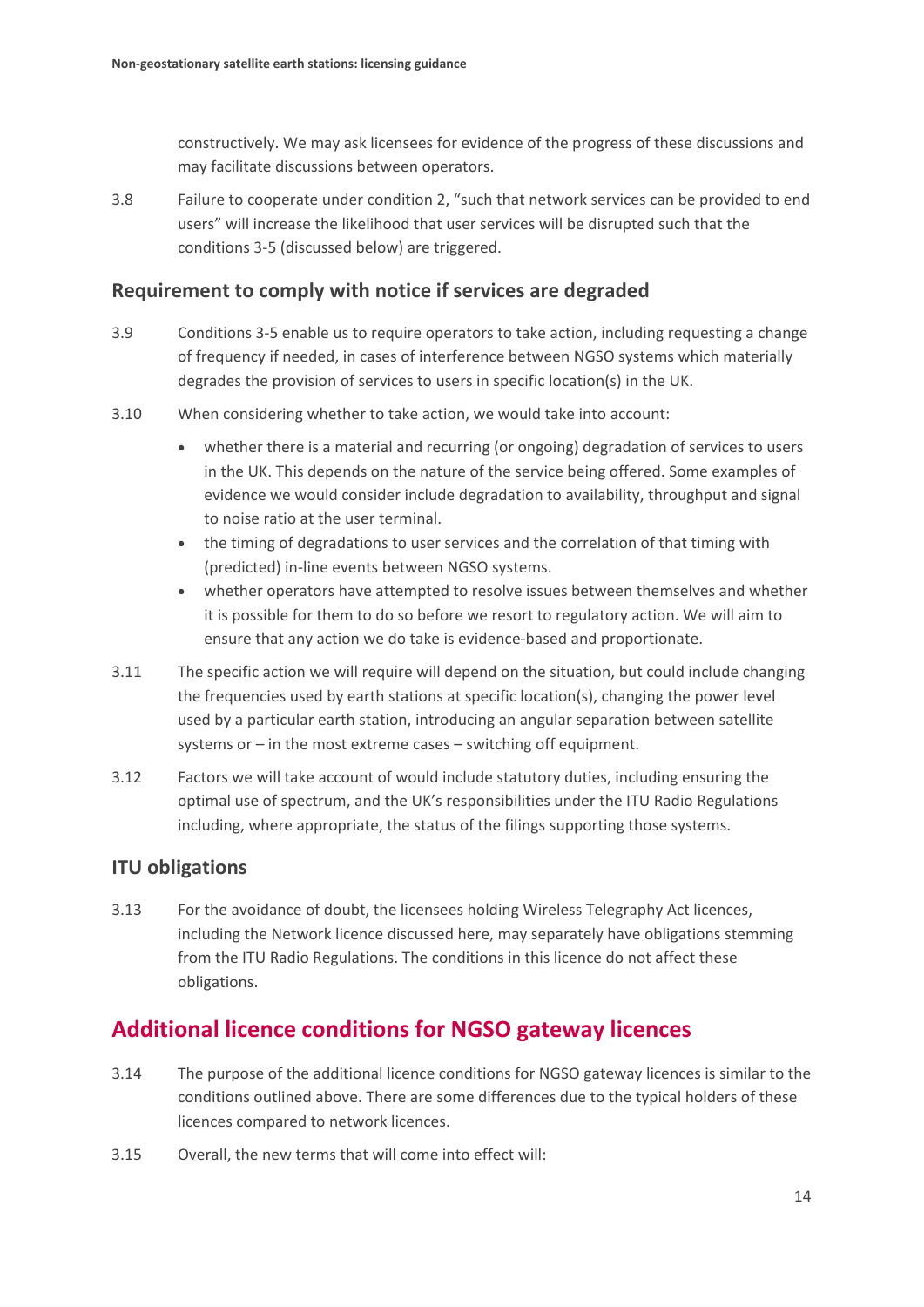- Require the radio frequencies authorised to be used in common with other licensees.
- Require that the earth station must only be used to communicate with a satellite system which has transmissions authorised by a network licence.
- Enable us to require operators to take action in cases of interference between NGSO systems which impacts the provision of services to users in particular location(s) in the UK.
- Require licensees to commence and maintain transmissions within 12 months.

### **Requirement to use frequencies in common with other licences**

3.16 The same condition 1 of the NGSO network licences applies to the gateway licences, for the same reasons. However, as gateway licences are typically held by teleport operators, if licenced, the licensee may not have control over the wider satellite network and therefore does not take responsibility for coordination discussions with other satellite operators. Consequently, condition 2 of the network licences does not apply here.

## **Requirement to only operate with a system that is covered by a network licence**

3.17 The entity holding the network licence should be responsible for cooperation, ensuring the gateway can coexist and operate without causing harmful radio interference to other satellite systems. Therefore, the gateway is required to only communicate with a satellite system that is covered by a network licence so that there is sufficient and appropriate cooperation.

### **Requirement to comply with notice if services are degraded**

3.18 Conditions 3-5 of the gateway licence are similar to those that apply to the network licences and have a similar purpose. The only change is that condition 3 is simplified here to reflect that the licensee may be a teleport operator and, if so, will not (unlike a satellite operator holding a network licence) have control over other elements of the satellite system beyond the specific link authorised under this licence.

#### **Requirement to commence and maintain transmissions within 12 months**

- 3.19 An additional condition of the gateway licences isa requirement for gateway licensees to commence and maintain transmissions within 12 months of being issued a licence. This is to mitigate the risk of artificial scarcity if operators apply for licences far in advance of a potential need and never actually deploy. If spectrum is not used in this timeframe or is subsequently no longer used, we may revoke the licence with one month's notice.
- 3.20 We may no longer take this licence into account when assessing the interference that may be caused by a new site when considering a new licence application.
- 3.21 If the network operator wishes to recommence operations at that gateway, the gateway licensee would need to reapply for a licence following the application process for new applicants.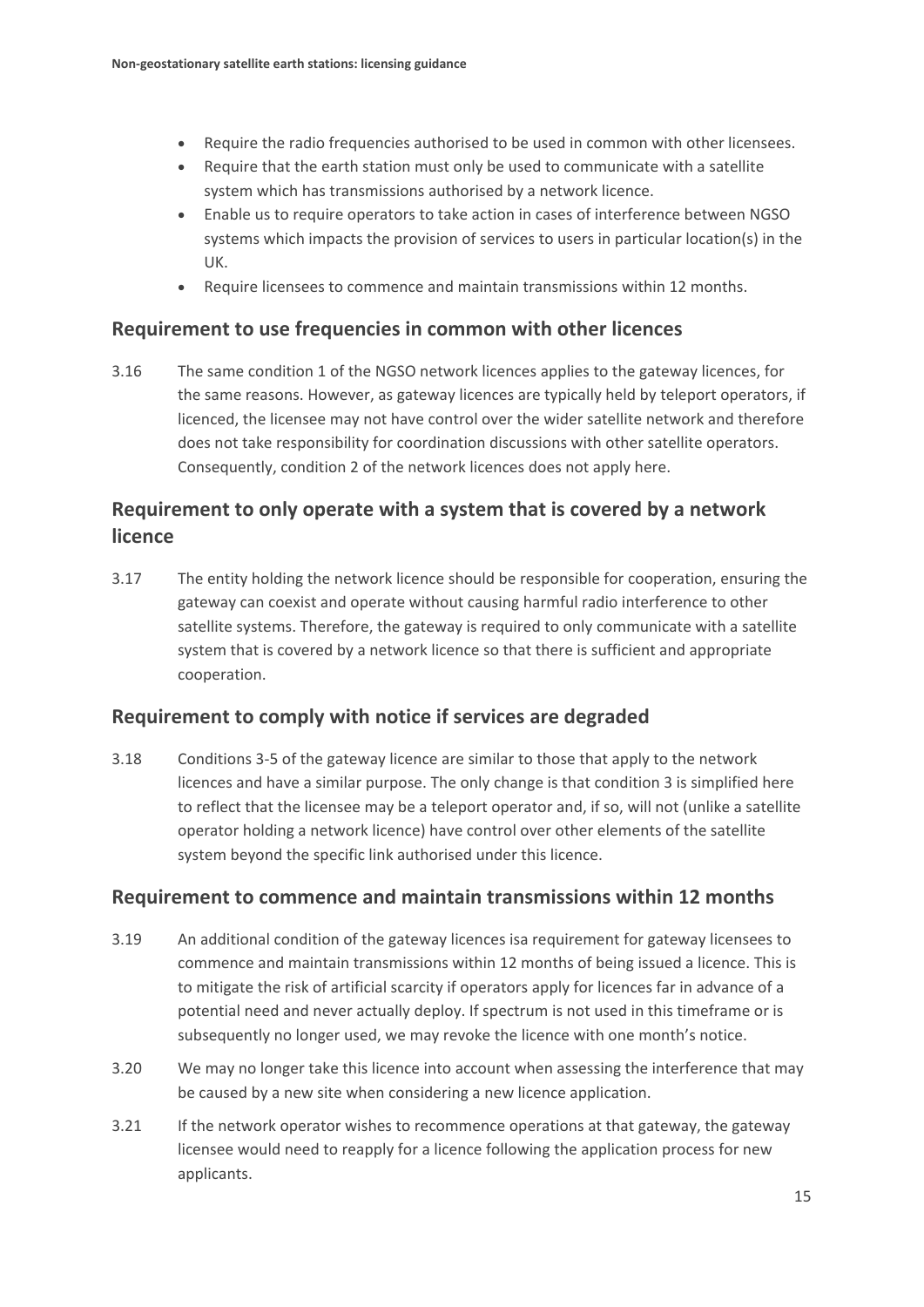## **ITU obligations**

3.22 As for the network licence, it is important to note that this licence does not affect any obligations that the licensee may have under the ITU Radio Regulations.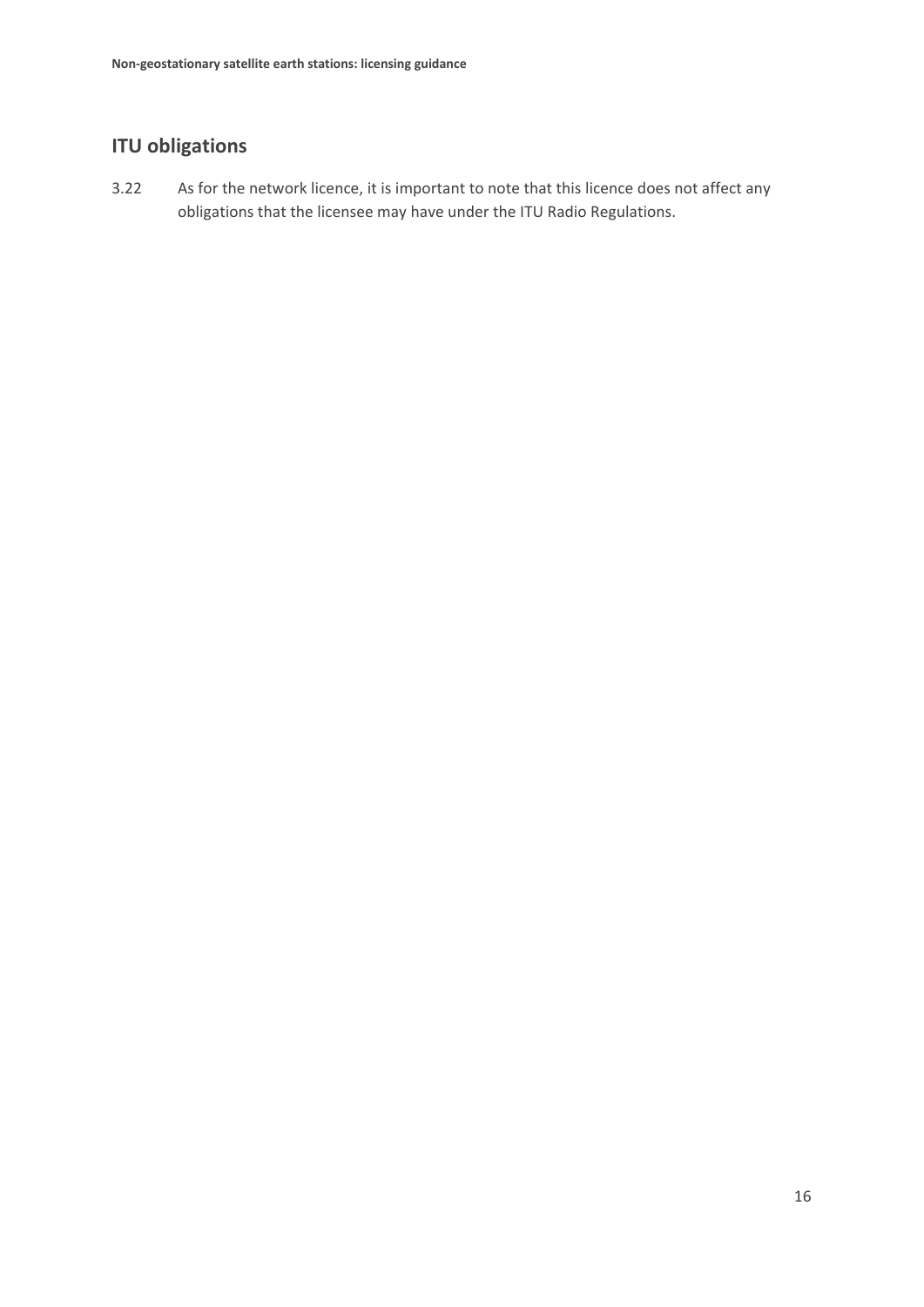# <span id="page-18-0"></span>4. Additional obligations and support

4.1 The granting of an NGSO licence should not be seen as the end of the process. Our aim is for NGSO operators to deploy with confidence to the benefit of UK citizens and consumers.

## **ITU Coordination/operational agreements**

- 4.2 Licence-holders should continue to make efforts to reach agreements with other licence holders if these do not already exist.
	- a) We will request an update on the progress of these discussions.
	- b) We will intensify discussions with licence-holders ahead of the deployment of terminals for a new service.
	- c) We may broker meetings with both parties if we feel this is necessary to speed a successful resolution
	- d) We reserve the right to take action if we feel one party is not negotiating in good faith.

# **Requests for information/input**

- 4.3 Licence-holders will also, from time to time, be approached by new parties who will be seeking to operate in the UK. This may be prior to those parties applying for a licence. We would encourage all licence holders to share operational information regarding their systems and coordinate in good faith.
- 4.4 We would encourage licence holders to comment, where appropriate, on new NGSO applications.
- 4.5 We will continue to monitor the development of the NGSO market in the UK. We may, from time to time, request information from licence-holders regarding the deployment of their service.

## **Modifications to your network or gateway**

#### **Gateway variations**

- 4.6 Applicants wishing to modify their gateway licence should submit a new application.
- 4.7 We will review applications to vary gateway licences (eg change the number of antennas at a particular site) on a case by case basis. If we feel the modification will materially impact the interference environment for other operators, we reserve the right to request the operator to submit a full application. We will review the application, publish it and run a new commenting period, as outlined above. This is both for transparency and for us to gather further evidence regarding the potential impact of this change to the network.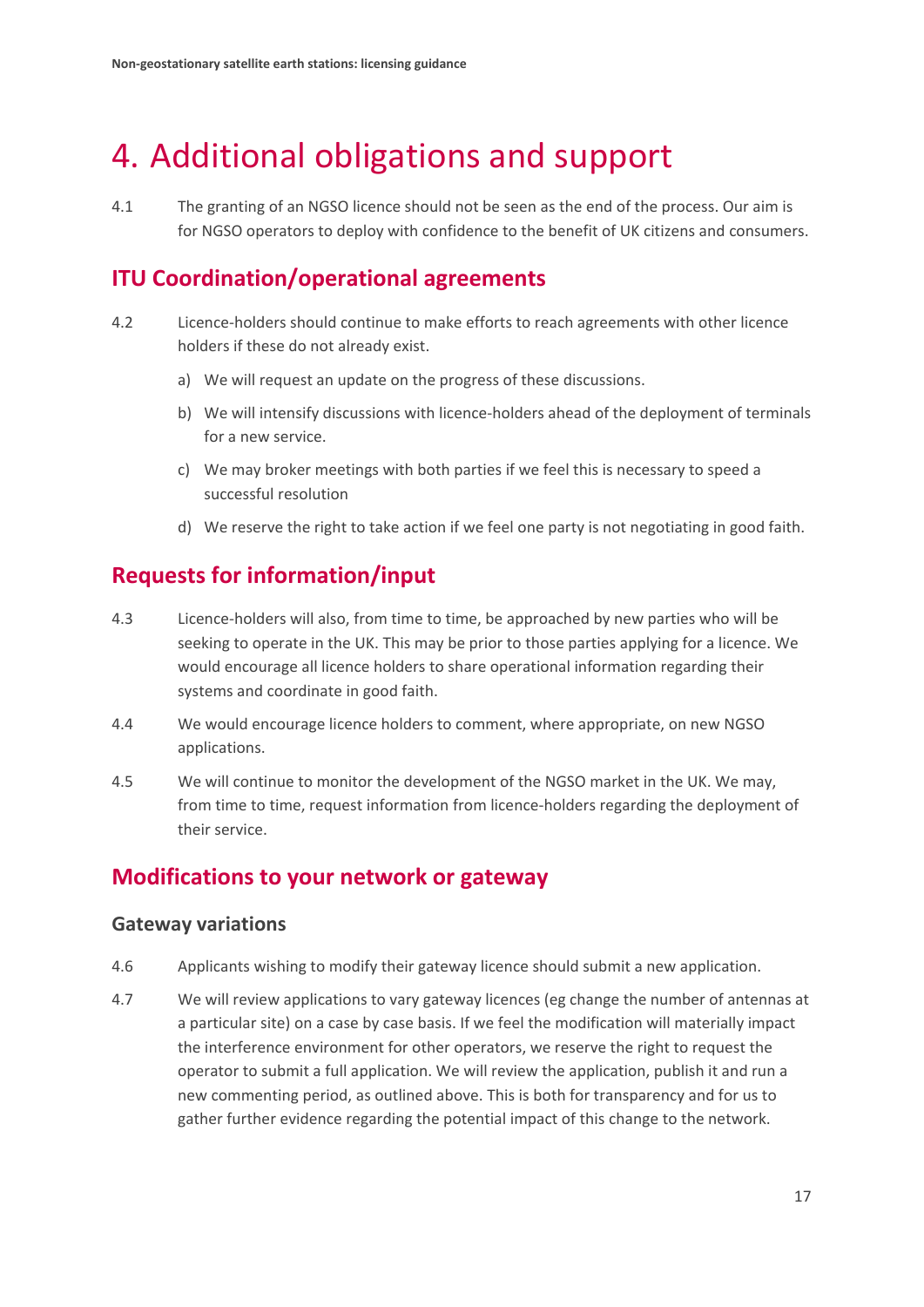4.8 We recommend early engagement with us (and relevant parties) to ensure this will not hinder deployment plans.

### **Network modifications**

4.9 Operators are less likely to need to submit requests to vary their network licence because it is a light licence which authorises a wide range of frequencies. However, network licences will be subject to an ongoing obligation (condition 2, discussed above) to cooperate and coexist with other NGSO licensees. An operator planning significant changes to their system (eg to operate with a much larger or smaller satellite constellation) could materially alter the interference environment for other NGSO licensees. We would expect operators to keep us informed and to cooperate with other licensees ahead of making such changes in order to ensure they can continue to coexist.

## **What to do if you experience interference?**

- 4.10 We expect the majority of cases of interference can be resolved between operators.
- 4.11 Where cases of harmful interference and/or material degradation to the service arise, we may choose to investigate. This may result in a requirement for one or both parties to change the way in which they are operating, in line with conditions 3-5 of the licence. More information about [our approach to interference and enforcement](https://www.ofcom.org.uk/spectrum/interference-enforcement) is available on our website.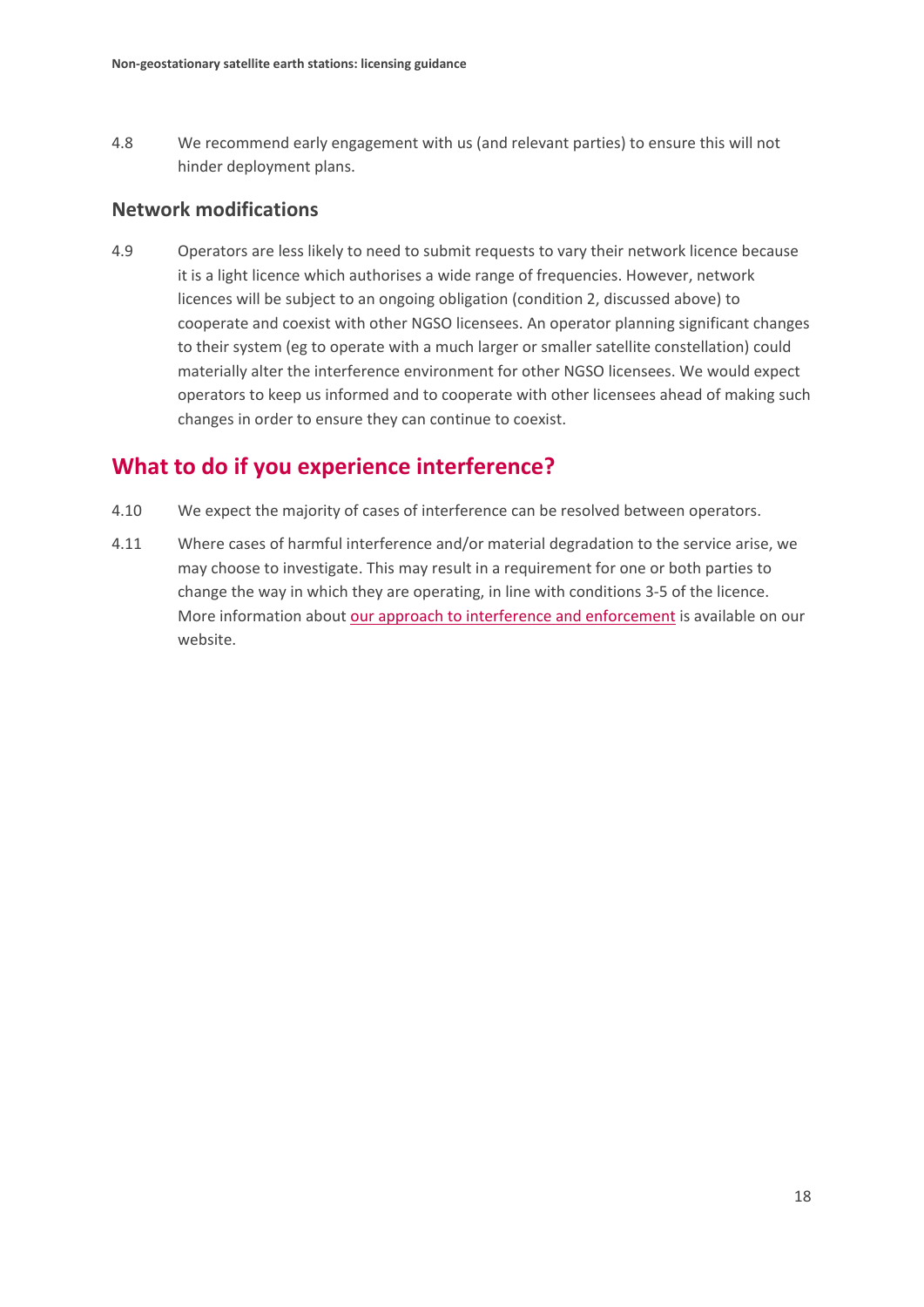# <span id="page-20-0"></span>5. Contact details

Space and Science Team Ofcom Riverside House 2a Southwark Bridge Road London SE1 9HA

Website: [www.ofcom.org.uk](http://www.ofcom.org.uk/)

Email: [ngso.licensing@ofcom.org.uk](mailto:ngso.licensing@ofcom.org.uk)